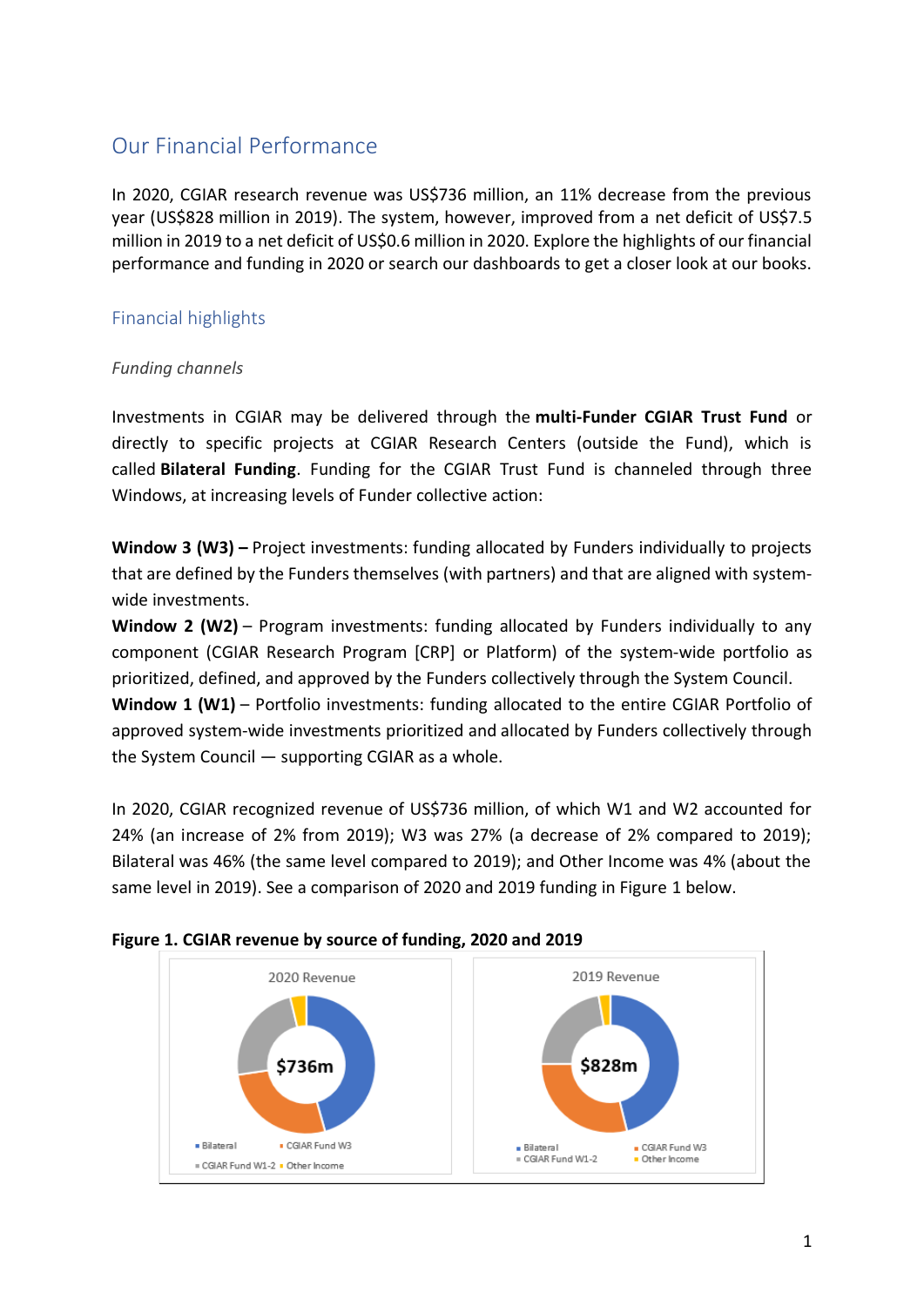Further analysis of revenue since 2011 by funding source is shown in Figure 2 below. W1 and W2 in 2020 increased by 2% from 2019 level.





Figure 3 shows the main categories of expenditure. Overall, expenses in 2020 decreased by 12% to US\$737 million from US\$836 million in 2019. In 2020, 86% of expenditure was on research and collaboration costs, and 14% was on general, administrative, and system-wide costs. The same level as in 2019 for both categories of expenditure.





Figure 4 shows expenditure by CRPs and Platforms by funding channel. There is a wide range in the overall size of program funding: expenditure in 2020 varied from about US\$24 million to US\$65 million. The share of W1 and W2 funding in the overall portfolio expenditure is 27%. W1 and W2 funding adds value not only through its flexibility but also because it helps direct investments to agreed system-wide priorities, such as gender or monitoring and evaluation, which are not always included in project budgets.